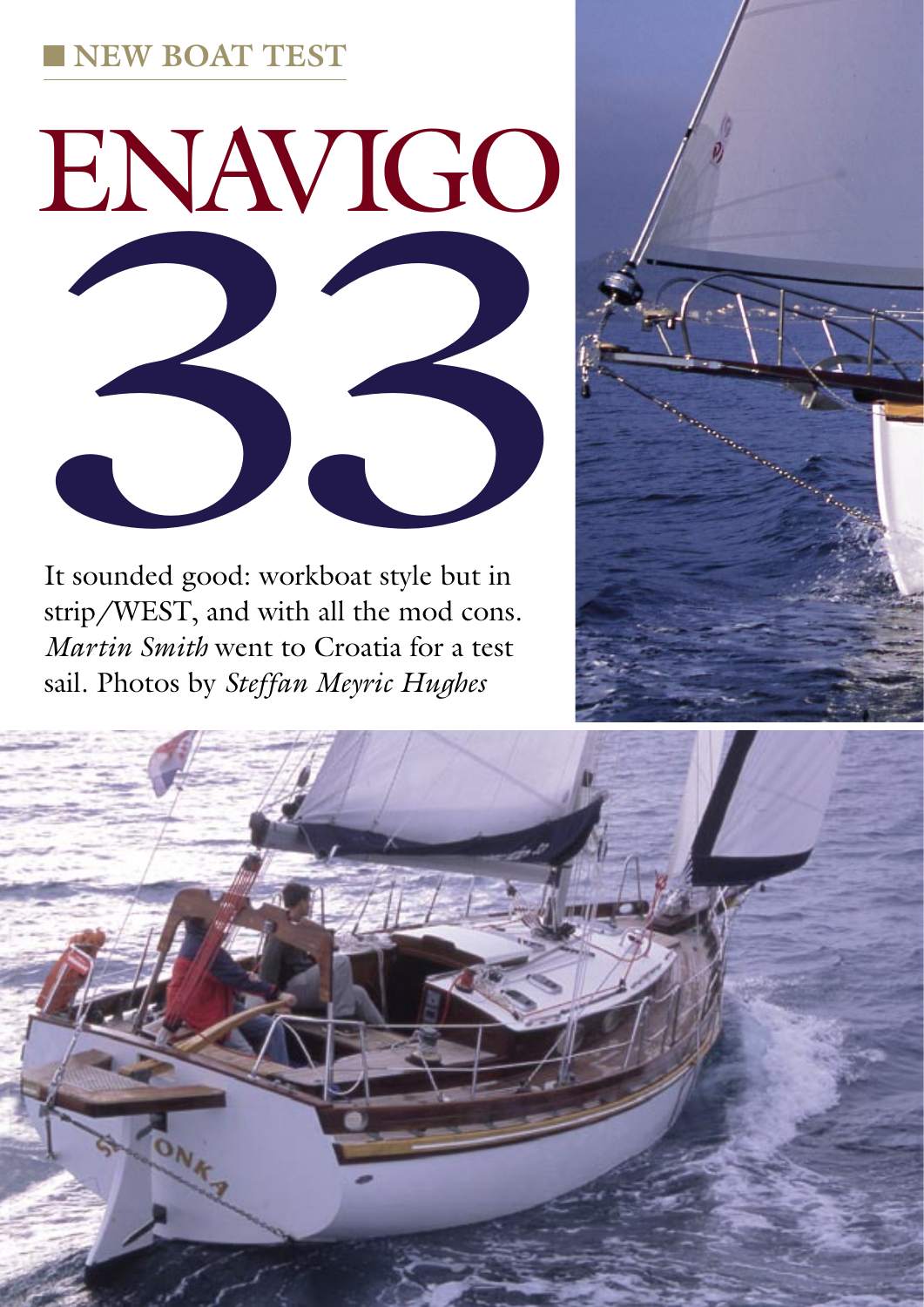

The Croatians are a proud people. They were proud as part of the former Yugoslavia and were even prouder to regain independence in 1991. They're also proud of their nation's achievements globally: it was a Croatian who unearthed the benefits of alternating current electricity – not Thomas Edison; and Croatian oak was used in the construction of England's Parliament. I can't vouch for the accuracy of these facts, and I'm not going to check them: the point is the pride with which these and other details of national excellence were related to me while in Croatia to test the Enavigo 33.

Croatian pride extends to their seemingly limitless hospitality, but this trip was no archetypal press junket; for three days we were given unrestricted access to sail *Slavonka*, the first, and as yet only finished, Enavigo 33. And we were allowed to pick, prod, push and pull, bang and batter the boat as we enjoyed ourselves sailing in the country's Kornati National Park. The only casualty after sailing in some sporty winter conditions was one Harken block that, until it disintegrated, had been part of the kicking strap. That we had a great time

sailing an enjoyable and endearing craft is surprising considering it's the first boat of any kind to be produced by Enavigo.

The trip started with a visit to the company's boat-production facility in the town of Virovitica and a talk with company owner Tomislav Matasic. Mr Matasic explained that the reality of becoming a boatbuilder had been a dream that was 15 years in formation in his mind, and derives from a long love of sailing. Until now his money has been made from an engineering business, which manufactures components for large-scale printing machines, and a furniture manufacturing company – both also based in Virovitica. Mr Matasic is keen to point out that along with Enavigo's own boats, the company intends to produce one-off boats to individual customers' specifications.

Quality was a word much used during the factory tour and Mr Matasic has taken Enavigo's principles of quality control straight from his engineering business: each component is individually numbered, tested and catalogued so its origins and details can be traced, and the environmental conditions inside the building are checked, recorded and adjusted four times a day. These internal factory conditions are vitally important, too, as the boats are built of wood-laminate construction, using an epoxy saturation technique, all adhesives being supplied by West System. For this system to be effective, the moisture content of the materials and environment must be closely controlled, and this is a criteria certainly not overlooked by Enavigo.

The Enavigo 33, designed by American designer Tony Gondola, is intended to be a high-quality, liveaboard passage-maker, with all the style of a Mediterranean cruiser, and it looks good, too. Externally it appears reminiscent of a cruising workboat, while, beneath the water, the wetted area is kept low in the modern fashion. Internally, it's a hospitable blend of dark, solid teak, comfortable, simple upholstery, and clean hardwearing surfaces. *Slavonka*'s hull is of 1in- (25mm) thick pine strip-planking laid horizontally, topped by two, 45-degree diagonally crossed layers of ½in (6mm) khaya strips, all sheathed in two layers of 350gsm glass matt and epoxy. On subsequent boats the initial layer will be cedar now that a suitable source of this wood has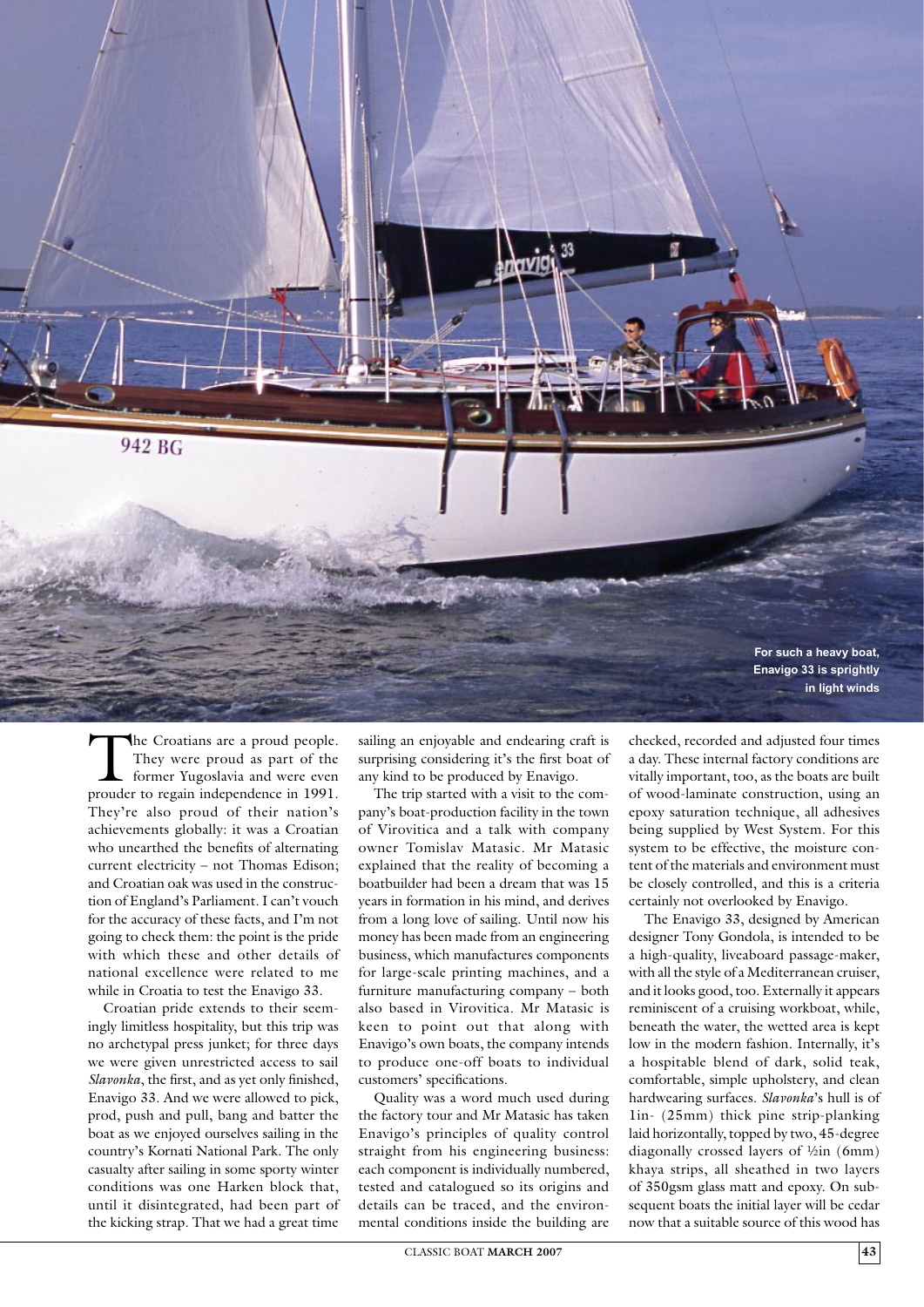

been found, and this should save some weight: at 8.2 tons, these are no lightweights. It's a boat to be used and appreciated – so use it we did.

#### On the dock

Following a four-hour, high-speed drive along Croatia's excellent motorway system, we finally descended from the coastal mountains into the town of Biograd, where we were at last confronted with *Slavonka* in the flesh. Though I'd previously seen many pictures, I was still taken aback by the attractiveness of the boat close to. The first aspect that draws attention is the large, shapely transom with a modicum of tumblehome, but the eye is soon taken forward along a curvaceous sheerline, encapsulating a rich mixture of epoxy-coated and varnished mahogany, exposed, weathered teak and a white Awlgrip-coated coachroof. Stepping aboard via a walk-out bumkin, the initial impression is of a big, beamy craft and, with a 3,500kg (7,720lb) long ballast keel, it's a stable one, too. There's plenty of space in the cockpit, and wide side decks mean that getting forward is easy. When you get right forward, the foredeck is an uncluttered area due to the incorporation of a walk-out, laminated mahogany bowsprit. This spar not only offers an anchor point for the outer stay and the furling genoa of the cutter rig, but its inner end acts as a mounting for the 1,200-watt Lofrans electric windlass.

In the centre of the foredeck is what appears to be the hatch opening through to the fore cabin, but is, in fact, the opening to a spacious locker – big enough to store the staysail with room for numerous sheets, gloves and whatever else a foredeck hand could desire. Ventilation for the cabin,

and the rest of the boat, is via hinged aluminium-and-Perspex hatches – slightly out of place amid the bronze and brightwork. The only other obviously modern touch is the Selden aluminium mast and boom, though wooden spars are an option.

### Below decks

Back aft the companionway between the saloon and cockpit is wide, secure and open, with deep steps, making access extremely easy. Below, the impression is of warmth and practicality: teak, coated with International varnish is used throughout, with teak-faced ply for the bulkheads. The cored sandwich construction of the coachroof means there are no deck beams in this area, which adds to an uncluttered feel, and marginally extends an already impressive amount of standing headroom. Lighting in the saloon is provided by eight,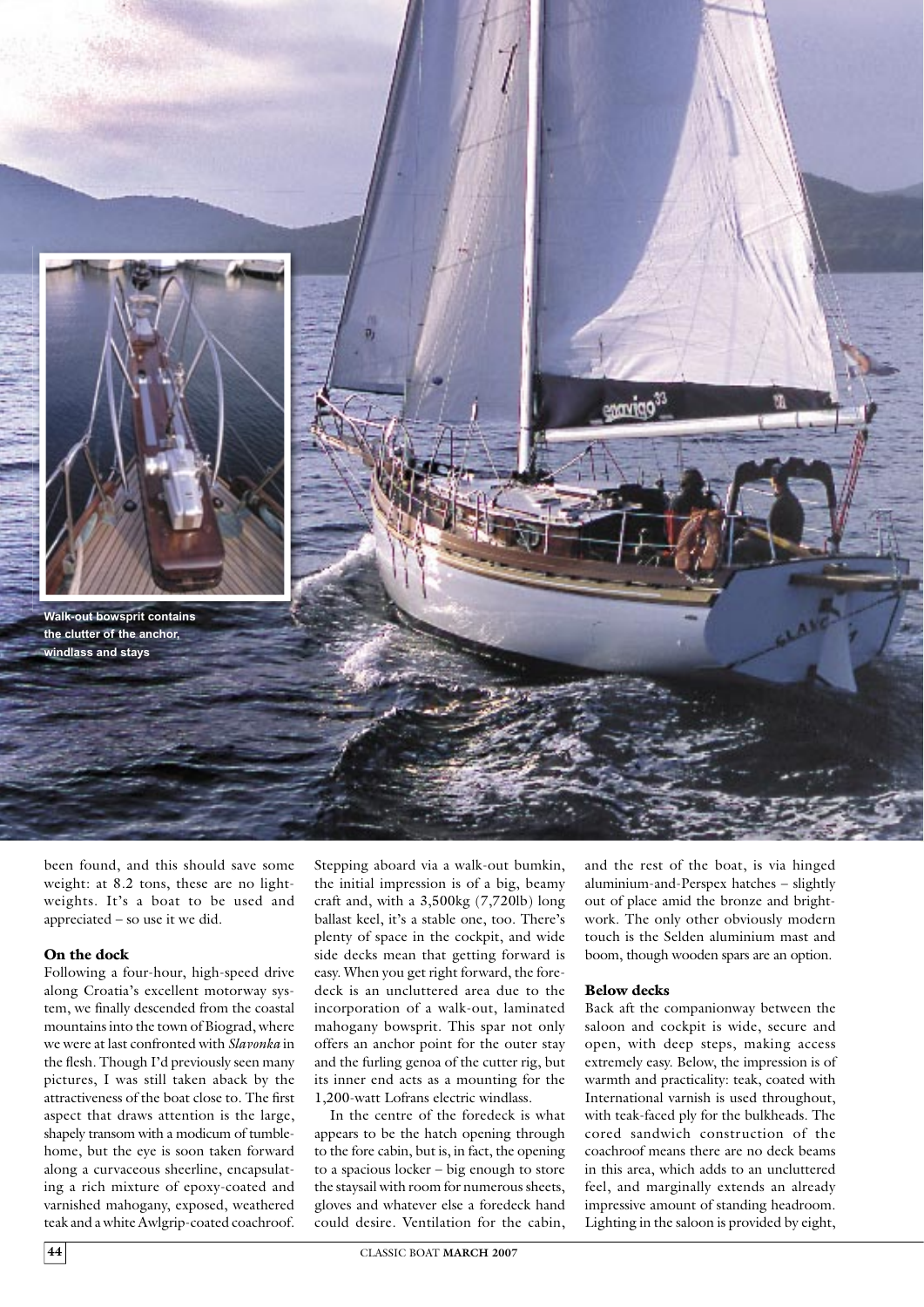### ENAVIGO 33 What the designer says

"I'd love to say that I was drawing crayon pictures of channel cutters in my crib, but I have to admit that my background is pretty diverse, with a strong interest in engineering and art. I didn't become interested in boats until the late 1980s, when I decided that I wanted to learn how to sail. Not having a great deal of money, I got hold of the plans for a little Phil Bolger design, and built that in order to have something to learn in. After building a few more boats, I found that I was really more interested in designing, so I enrolled with Westlawn for a full course in marine design. Soon after completing the course in 1997 I started the stock plans business, called Northwest Marine Designs, that is still up and running today. I get enough custom work to keep things interesting, but, having started as one myself, my heart has always been with the self-builder.

"I originally produced what has become the Enavigo 33 as a selfbuild project, named the North Light; all of my designs prior to this

*"This is the most* 

*ever produced"*

were very modern in appearance and approach. The original client for the North Light had a bent towards traditional styling, but at no point was any effort or request made to

copy an existing type. However, as the preliminary design progressed and features were added, the design kept drifting towards the classic. The final form of the boat – sheerline, house profile, snub bow, etc – was really more a matter of function then anything else.

"As a whole, I think this is the most beautiful boat I've ever produced. The balance between proven, traditional features and modern ideas came together in a way that I think surprised myself and the client. The boat is a great example of what can happen when a good client pushes a designer into areas he might not otherwise go.

"Discovering that she had too much weather helm came as a bit of a surprise: the geometric lead is a full 17 per cent, which is what you'd expect for this type, but she clearly needs more. With this in mind, we've taken out a bit of mast rake, extended the genoa tack and put a bit of balance area in the rudder. All of this has helped but I suspect that it's simply necessary to carry out some more of the same.

"I was really impressed with what Enavigo have accomplished with the boat, and overall I couldn't ask for a better representation of my work." *Tony Gondola*











Enavigo 33

LOS: 12.9m (42ft 4in) LOA: 10m (32ft 10in) LWL: 9m (29ft 6in) Beam: 3.5m (11ft 6in) Draught: 1.5m (5ft) Disp: 8.2 tons Ballast: 3 tons Sail area: 92.5m² (996sqft) Power: 39hp (29kW) Water: 700L Fuel: 220L

multiple-LED fitments, augmented by two slim strip-lights above the table. The galley, to port, is a comfortable workspace, where a gimballed stainless-steel stove and 1½ bowl stainless sink, set amid white hardwearing surfaces, give a modern easy-clean feel, and a cavernous fridge takes care of the necessities. To starboard is a decent sized nav station, where everything, including switch gear, fuses, charts and plotter, falls easily to hand and is clearly labelled.

Behind the nav station is a door leading to the heads. This room, again, is spacious with standing headroom except over the loo itself. This impressive ceiling height is a blessing when using the showerhead, which recoils to double as the sink spigot. Drainage for the shower is through a teak grating in the floor. Going further aft, through a hatch at the rear of the heads compartment, is a large space giving access

CLASSIC BOAT **MARCH 2007 45**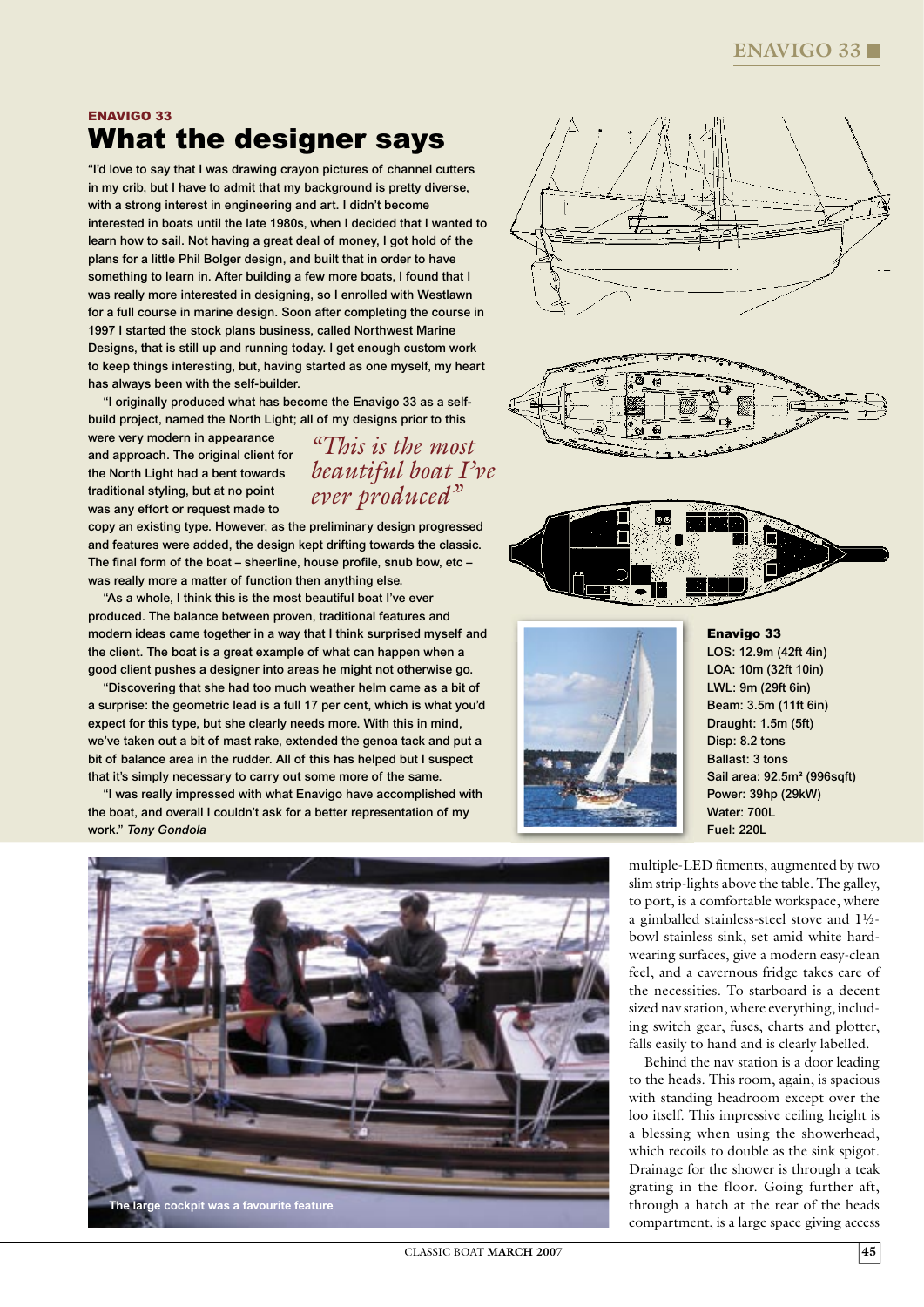





to the back of the engine, and this generous room is the location of other ancillaries, such as fuel tank, engine control cables and the three 100Ah batteries. On the starboard side of the boat, mirroring the heads, is the aft cabin. At around 4ft 6in (1.4m) wide at its forward end and tapering to less than 2ft (60cm) at its foot, this bunk, though 6ft 6in (2m) long, would be a little small for two adults, though very generous for one and ample for two kids. Again, standing headroom and plenty of stowage make this berth comfortable in use. Going forward past the two settee berths in the saloon there is the forward vee-berth. This is the largest and most comfortable cabin aboard. Again, there's plenty of LED lighting, dark teak and over 6ft 4in (1.9m) headroom at its aft end. A small fill-in piece converts the mattressed area to a full triangle across the beam of the boat.

### On deck

With conditions a little dull and windless for photography, we headed out from Kornati Marina to get a feel for the boat. Motoring off the berth it was pleasing to find that, uncharacteristically for a heavy long-keeler, *Slavonka* is quite manoeuvrable. She's not as responsive, particularly while sternboarding, as modern yachts; but, nonetheless, she's a doddle to handle under her 39hp Yanmar engine. As no photography was taking place, the boat was filled with five big lads: two CB journos; Vedran, our guide to Croatia and Enavigo's marketing director; Mladen, our local skipper and, biggest of all, Dalibor, three times Croatian heavyweight kickboxing champion, presidential body guard and, latterly, video photographer. It was testament to the boat's saloon and cockpit layout that we never felt over-crowded.

### Under sail

With all lines leading back to the cockpit and the mainsail residing within lazy jacks and a zip-up bag, raising sail is a relaxed affair. All that needs to be done forward is to attach the main halyard to the head of the sail and hank on the staysail if it is to be used. Once in clear water it was just a question of releasing a snatchblock, hauling up the main, making off, and unfurling the genoa. The yacht sailed quite happily under genoa and main alone, but the staysail halyard is also run back to the cockpit, so we made use of the extra canvas. Tacking with the staysail set involves partially furling the genoa in order for it to clear the inner stay, and, as there are running backstays to remember, too, it's a slightly more complicated procedure. The inner stay, though, is attached via an easy releasing arrangement, so, in light winds, if sailing